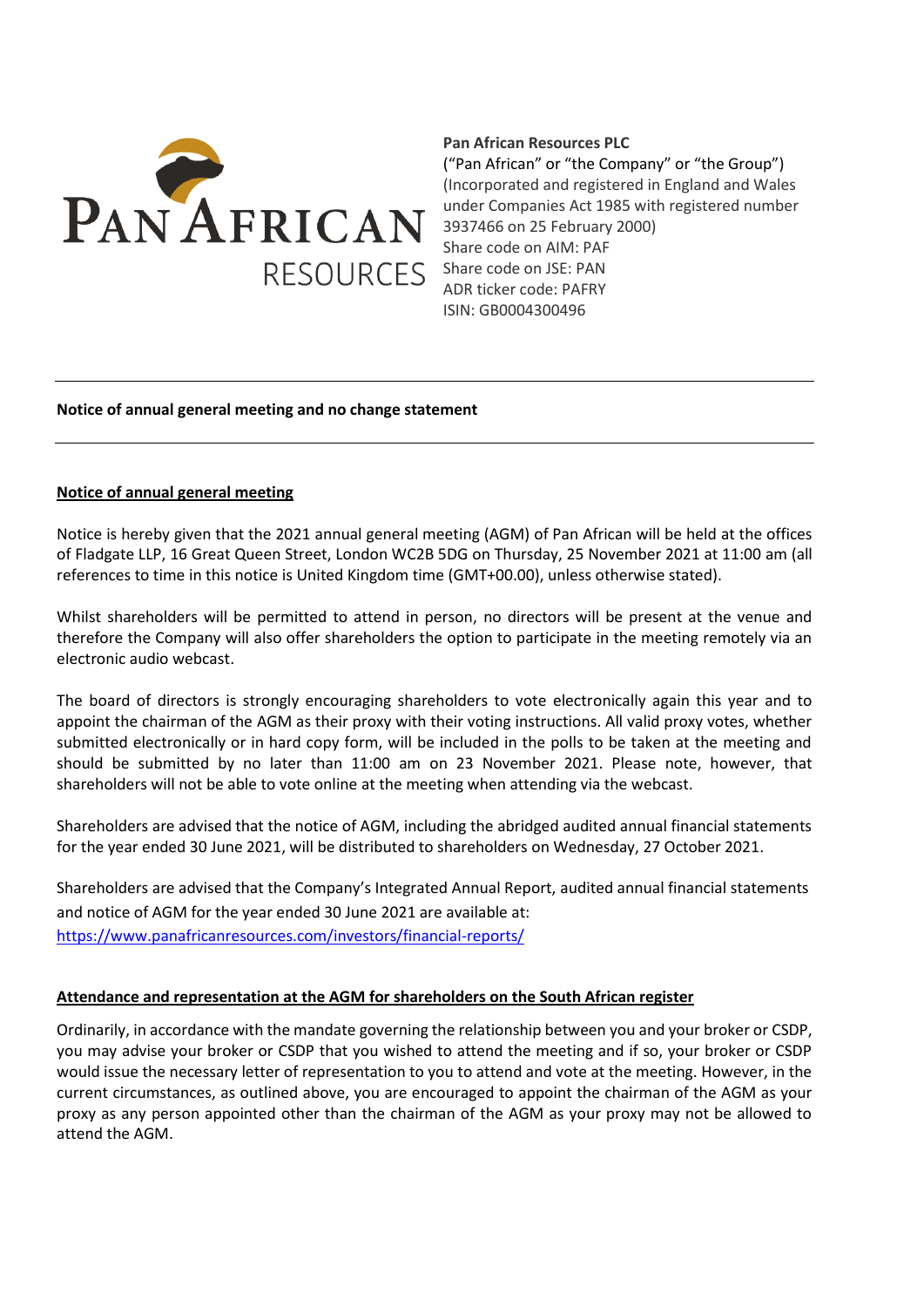If you wish to attend the audio webcast, then you will need to contact your broker or CSDP who will request log in and pin number details via a letter of representation from Computershare Investor Services Proprietary Limited, The Towers, 15 Biermann Avenue, Rosebank, Johannesburg 2196, South Africa (Private Bag X9000, Saxonwold, 2132, South Africa) or email [proxy@computershare.co.za](mailto:proxy@computershare.co.za) to allow you to enter the audio webcast and listen and ask questions at the AGM. Please note that you will need to request this at least 72 hours before the AGM, that being by 11:00am on Monday, 22 November 2021.

# **Attendance and representation at the AGM for shareholders on the United Kingdom register**

Although completion of a proxy would not preclude you from attending the AGM and voting in person if you so wish any appointed proxy other than the chairman of the meeting may not be able to attend the meeting on your behalf should circumstances change that require the Company to restrict the number of attendees in person. You are therefore encouraged to appoint the chairman of the AGM as your proxy. If you appoint any person other than the chairman of the AGM as your proxy, that person may not be allowed to attend the AGM. For shareholders on the UK share register, unlike previous years, and in order to reduce the Company's environmental impact, you will not receive a hard copy form of proxy for the 2021 AGM in the post automatically. Instead, you will be able to appoint a proxy electronically using the lin[k www.signalshares.com.](http://www.signalshares.com/) Further details on how to join the AGM and submitting your proxy electronically can be found in the Notice of AGM.

## **No change statement**

The audited annual financial statements for the year ended 30 June 2021 and the auditor's report thereon contain no modifications to the information contained in the provisional summarised audited results for the year ended 30 June 2021, which were published on SENS on Wednesday, 15 September 2021.

### **Salient dates relevant to the AGM**

|                                                                           | 2021                  |
|---------------------------------------------------------------------------|-----------------------|
| The record date for the purpose of determining which shareholders are     | Friday, 15 October    |
| entitled to receive the convening notice of the AGM                       |                       |
| Last day to trade in the Company's shares in order to be recorded as a    | Tuesday, 16 November  |
| shareholder on the Company's South African register by the voting         |                       |
| record date                                                               |                       |
| The record date to determine which shareholders on the Company's          | Friday, 19 November   |
| South African register are entitled to participate in and vote at the AGM |                       |
| (by close of business)                                                    |                       |
| Proxy instructions to be received by the Company's South African          | Tuesday, 23 November  |
| Transfer Secretaries or United Kingdom Registrars by no later than 11:00  |                       |
| am                                                                        |                       |
| <b>AGM</b>                                                                | Thursday, 25 November |
| Results of AGM released on SENS/RNS on or about                           | Thursday, 25 November |

Johannesburg 27 October 2021